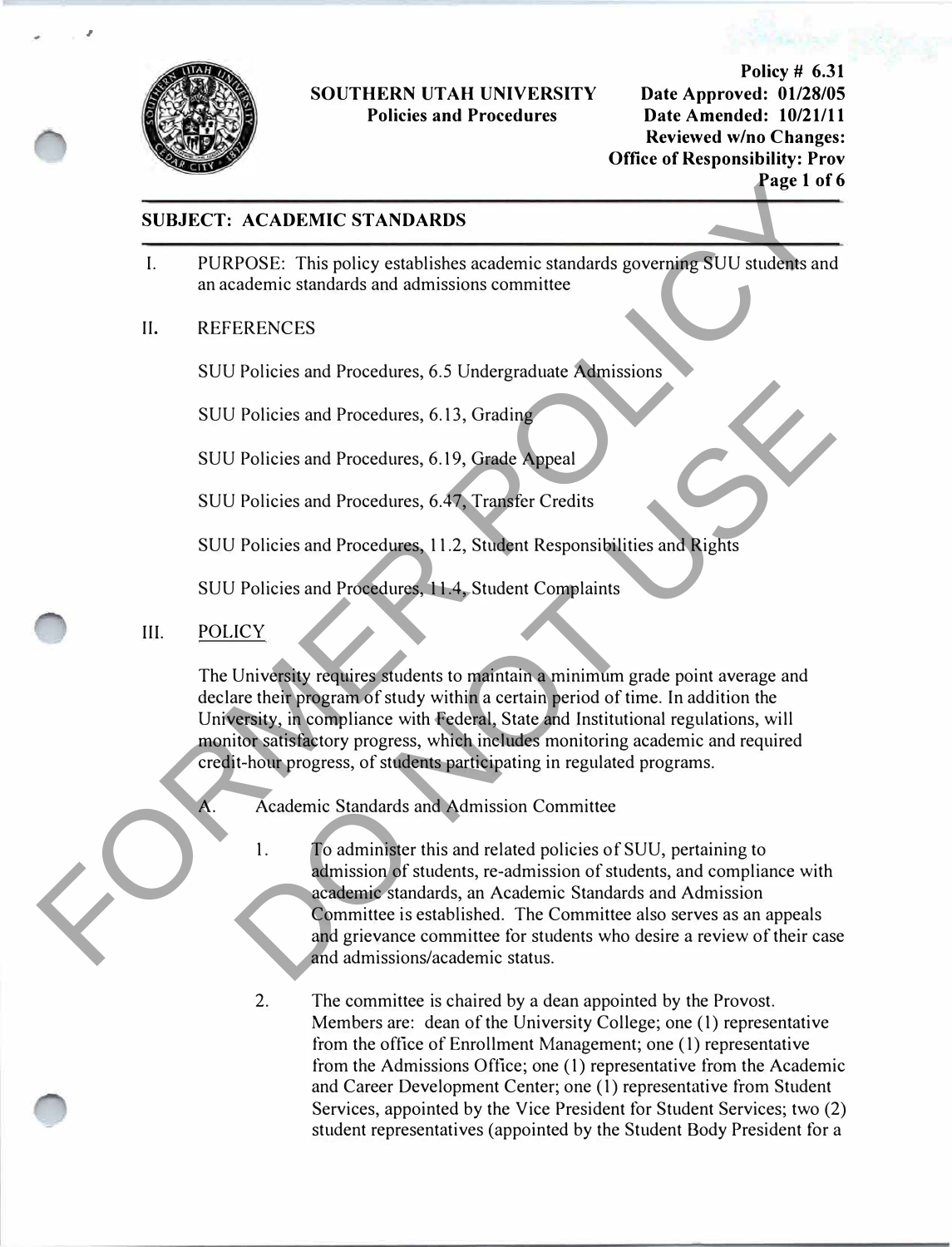

Policy # 6.31 Date Approved: 01/28/05 Date Amended: 10/21/11 Reviewed w/no Changes: **Office of Responsibility: Prov** Page 2 of 6

## SUBJECT: ACADEMIC STANDARDS

term of two years – with appointment of a member on alternate years; the first term of one member to run one year only), and two (2) faculty members appointed by the Faculty Senate for a term of three years with appointment of a member on alternate yeazs; the first term of one member to run one year only). The committee will hold regular meetings as scheduled by the chair. **EXERENCE:** A CADEMIC STANDARDS<br>
term of two years – with appointment of a member on ditemate years,<br>
the first term of one member to mnone year only), and two (2) faculty<br>
members appointed to the Faculty Stands to allow

B. Grade Point Requirements

SUU students are required to maintain a cumulative grade point average (GPA) of at least a 2.00 or C average. A student whose cumulative GPA is below the required C or 2.00 level will be placed on academic warning, probation or suspension. Grade Point Requirements<br>
SUU students are required to maintain a cumulative grade point average<br>
(GPA) of at least a 2.00 or C average. A student whose cumulative GPA is<br>
below the required C or 2.00 level will be placed

- C. Academic Probation and Suspension
	- 1. Students who fail to maintain a cumulative grade point average of 2.0 will be placed on probation, and at the end of the next semester, one of the following will occur:

The student may be removed from probation with a cumulative GPA above 2.0.

- b. The student may continue on probation if the semester GPA is 2.0 or higher, yet the cumulative GPA is below 2.0
- c. The student may be suspended from the University if both semester and cumulative GPA remains below 2.0.
- Students who fail to achieve a 2.0 semester average after two semesters on probation will be suspended.
- 3. Students who leave SUU while on probation will remain on probation when they return even if they attend another institution.
- 4. Students on probation may be ineligible for financial aid and for participation in extracurriculaz activities of SUU.
- 5. The duration of an academic suspension is defined as follows: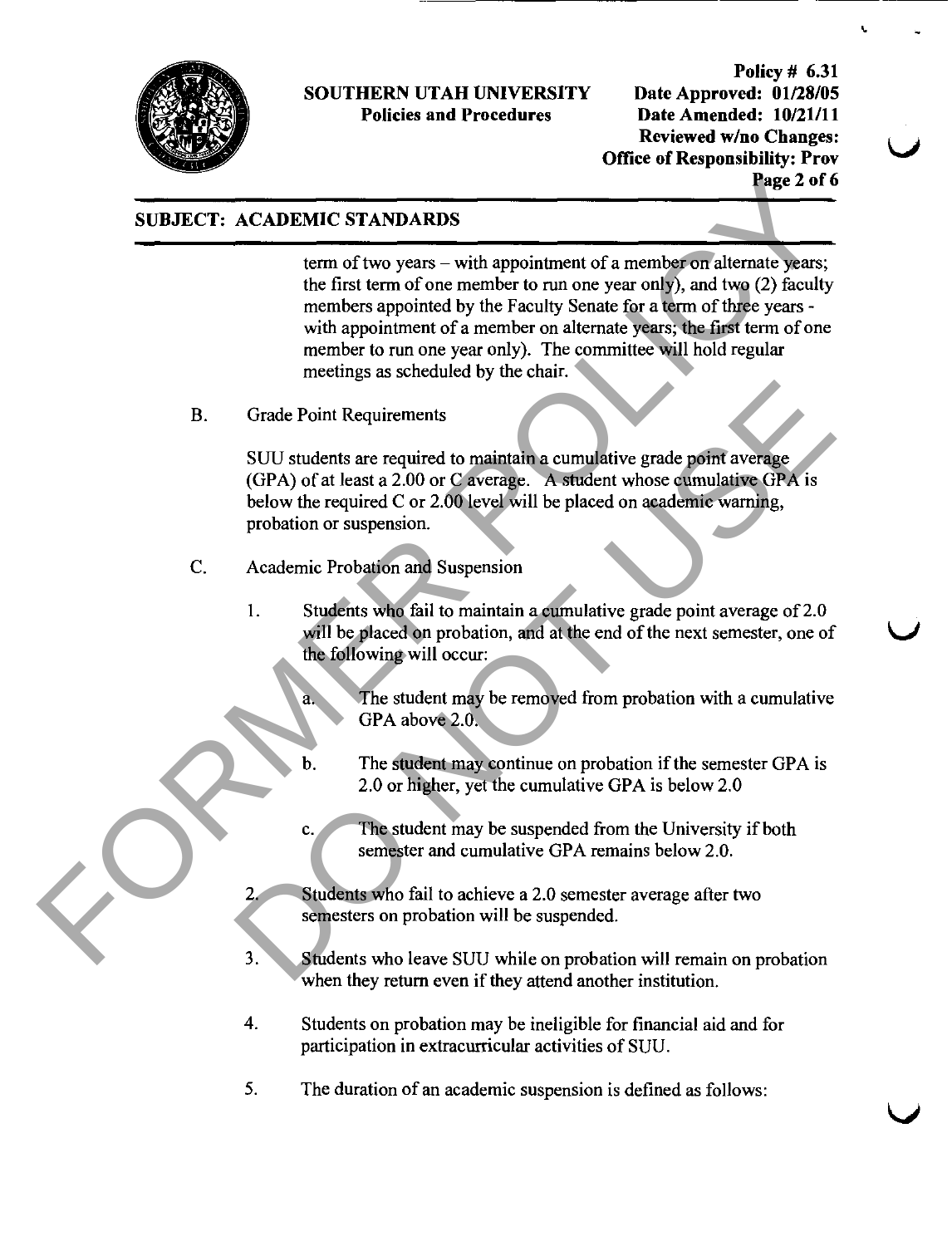

Policy # 6.31 Date Approved: 01/28/05 Date Amended: 10/21/11 Reviewed w/no Changes: Office of Responsibility: Prov Page 3 of 6

#### SUBJECT: ACADEMIC STANDARDS

- a. Students who are academically suspended from SUU will be required to remain out of school for a minimum of two terms (Fall and Spring).
- b. Final Probation: Students are placed on Final Probation if they have been suspended two or more times for academic failure but are granted through appeal a final opportunity to be enrolled for one semester by the Academic Standards Committee. Students admitted on Final Probation are required to obtain a minimum semester GPA of 2.00 by the end of the semester for which they are admitted. Failure to do so will result in suspension from the university for a period of three years, after which time the student may appeal for readmission to the university. Students placed on Final Probation are not granted automatic readmission to the University after the threeyear time period and no appeal will be accepted during the three yeazs. Readmission may be granted by the Academic Standards Committee if it is determined the student has made a strong case for readmission. The committee will assign academic status upon acceptance of appeal. **SUBJECT:** ACADEMIC STANDARDS<br>
a Students who are academically suspended from SUU will be<br>
required to remain out of school for a minimum of two tems<br>
(Fall and Spring).<br>
b. Final Probabican: Students are placed on *Final* failure but are granted through appeal a final opportunity to be<br>emoiled for one sensets by the Areademic Standards<br>Committee. Students admitted on *Final Probation* are require<br>to obtain a minimum semester GPA of 2.00 by
	- Students who have been placed on academic warning or probation will be sent a letter to their current address advising them of their academic standing. A registration hold will be in effect for these students until they seek and show evidence of academic advisement.
	- Appeals of admissions, probation or suspension will be considered according to due process. The following procedures apply:
		- 1. A student who wishes to appeal writes a letter to the Chair of the Academic Standards and Admissions Committee setting forth in detail the reasons for the appeal together with specific information on any extenuating circumstances which may have bearing on the academic status.
		- 2. Deliver the letter to the Admissions Office.
		- 3. If between regular meetings, the Chair may call a special meeting of the Committee, and, if feasible, invite the student to be present when his/her appeal is considered.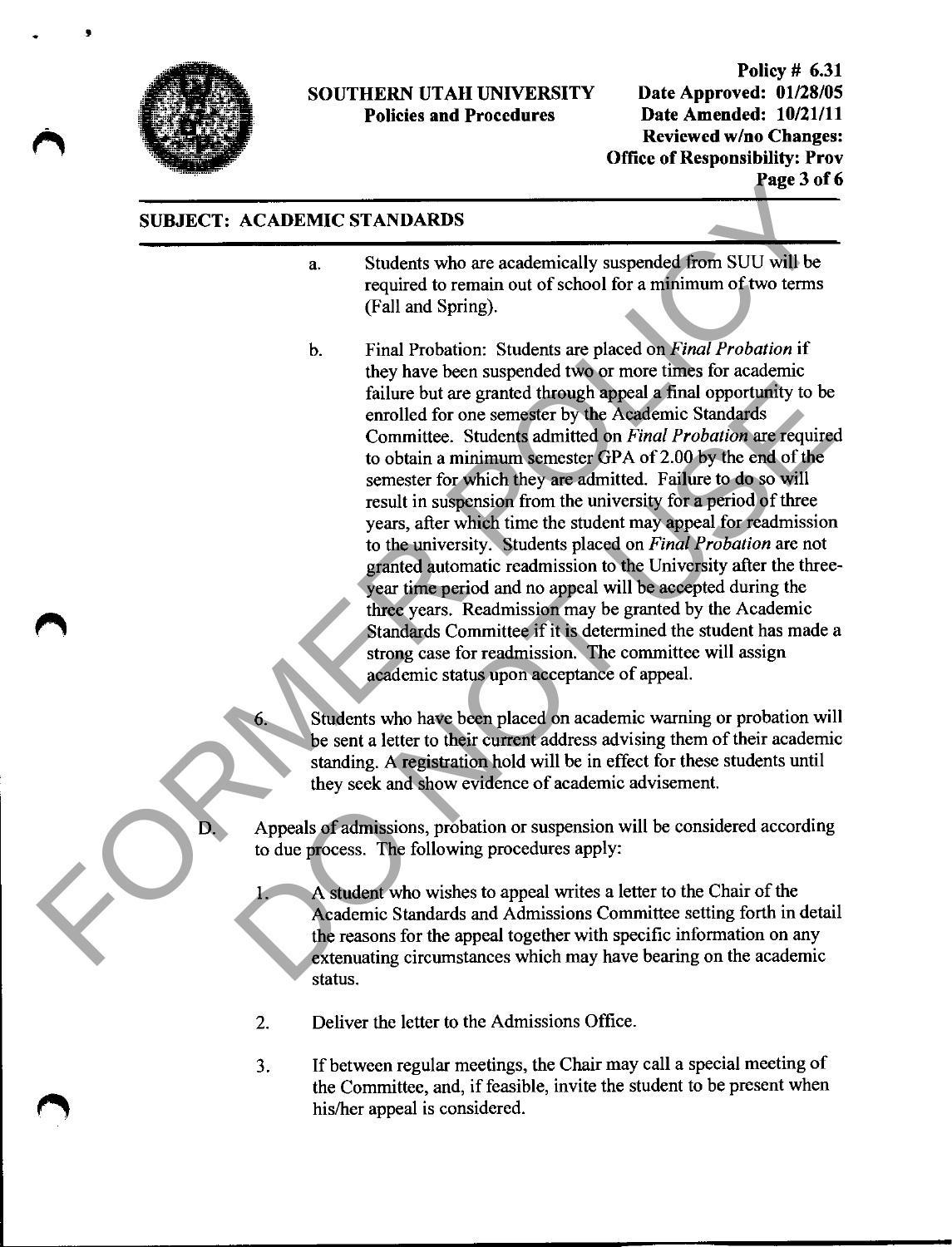

Policy # 6.31 Date Approved: 01/28/05 Date Amended: 10/21/11 Reviewed w/no Changes: Office of Responsibility: Prov Page 4 of 6

## SUBJECT: ACADEMIC STANDARDS

- 4. Upon reaching a final decision on the appeal, the committee will inform the student either in person, or, if the student is not available, by the most expeditious means, as to the results of the committee's decision. Such notification will also be made by written correspondence.
- E. Academic Renewal

Undergraduate students currently enrolled at SUU may petition for review of their academic record for the purpose of discounting, for cumulative GPA computation, a course with a D plus or lower grade. These classes must have been entered on the student's academic record five or more calendar years prior to the time of the request for review. The following conditions and procedures apply: **SUBJECT:** ACADEMIC STANDARDS<br>
4. Upon reaching a final decision on the appeal, the committee will<br>
inform the student either in person, or, if the student is not available,<br>
by the most expeditions were as to be reached Academic Renewal<br>
Undergraduate students currently enrolled at SUU may petition for review of<br>
their academic record for the purpose of discounting, for cumulative GPA<br>
computation, a course with a D plus or lower grade. T

- 1. The renewal option can be used only once during a student's undergraduate career.
- 2. Students pursuing a second baccalaureate degree or graduate degree aze ineligible.

"Renewed" courses do not count toward the total hours required for graduation.

Petition is made to the dean of the student's major college or school

- Declaring a Program of Study
	- 1. SUU degree-seeking students will declaze a program of study (major, minor if required, and degree by the deadline corresponding to their intended degree:

| Institutional Certificates                | during the first term of enrollment                  |
|-------------------------------------------|------------------------------------------------------|
| Associate Degree or Institutional Diploma | by the time 24 semester hours have been<br>completed |
| <b>Bachelor Degrees</b>                   | by the time 48 semester hours have been<br>completed |
| <b>Minors</b>                             | By the time 60 semester hours have been<br>completed |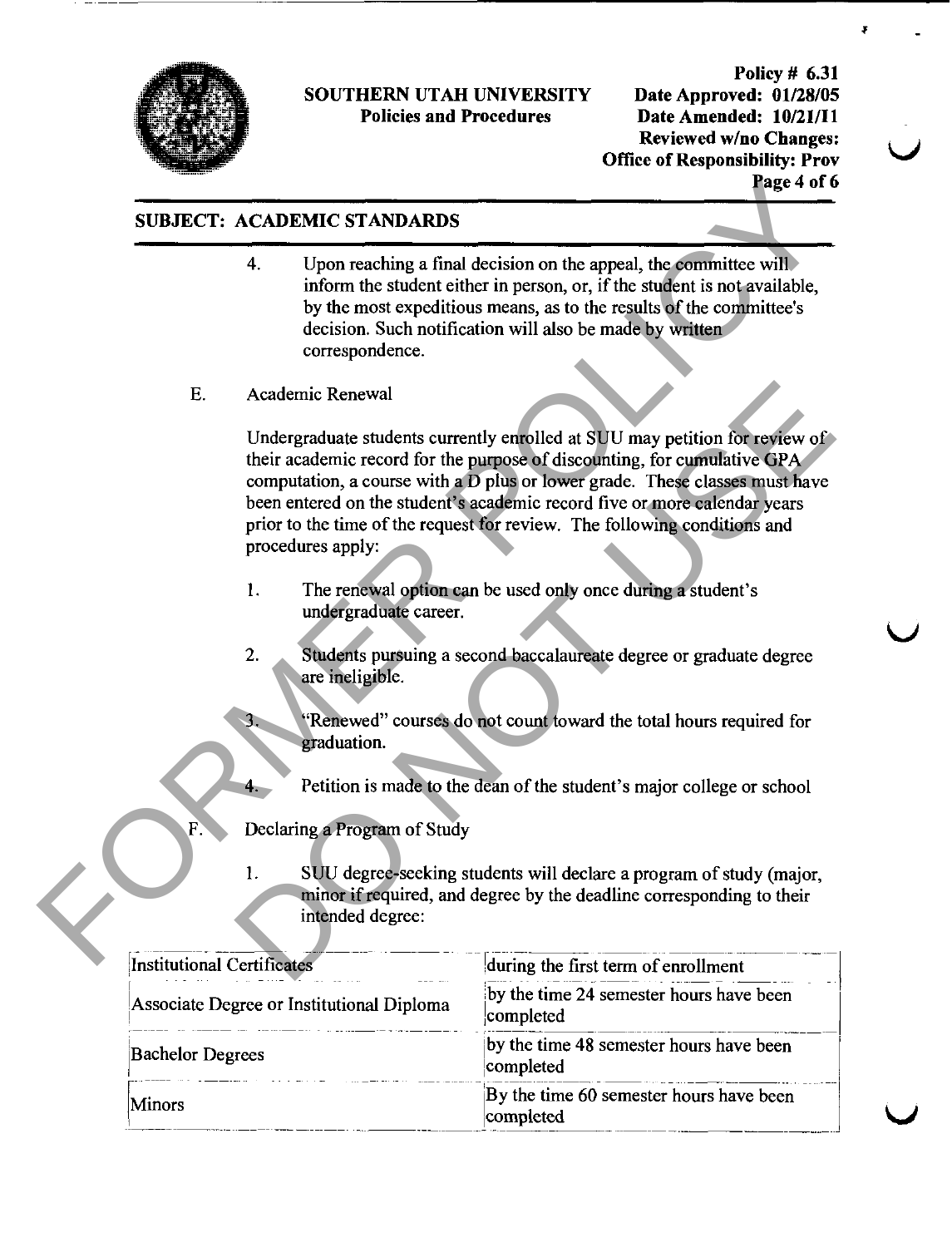

Policy # 6.31 Date Approved: 01/28/05 Date Amended: 10/21/11 Reviewed w/no Changes: Office of Responsibility: Prov Page 5 of 6

# SUBJECT: ACADEMIC STANDARDS

Graduate Degrees during the first term of enrollment

- 2. Student records will be reviewed electronically on a term basis. Students found in non-compliance will be notified and a hold will be placed on their registration until a program of study has been declared.
- G. Satisfactory Progress for Students in Regulated Programs

Regulated Programs are extra-curricular and financial aid programs required to monitor academic and required credit-hour progress of participating students. Regulated programs include, but aze not limited to financial aid, academic and activity scholazship, work study, intercollegiate athletics, international student, veteran and student-activity programs. SUBJECT: ACADEMIC STANDARDS<br>
FORGINE TRANDARDS<br>
FORGINE TRANDARDS<br>
2. Student records will be reviewed electrometally can at error basis.<br>
Students found in non-compliance will be notified and a hold will be plead on their Statisfactory Progress for Students in Regulated Programs<br>
Regulated Programs are extra-curricular and financial aid programs required<br>
to monitor academic and equired credit-hour progress of participating<br>
students. Regul

- 1. Required credit hours prior to a student's declaration of a program of study will be based on the requirements for the Associate of Applied Science, including the electives within those degrees.
- 2. Required credit hours for students completing more than one major, more than one minor or a minor not required by their major will be based on the first complete single program of study listed.
- 3. Required credit hours for students completing more than one program of study at the same time (i.e., A.S. and B.S.) will be based on both programs.
- 4. Satisfactory Progress/Academic Standard means adhering to university academic standards as defined in this policy. Students will be allowed to participate in regulated programs unless they are suspended from the institution or terminated based on criteria established by the specific regulated program.
- 5. Satisfactory Progress/Required Credit-Hour Standard: Completion of a specific number of credit hours and satisfactory progress toward the completion of a degree.
	- a. The minimum number of credit hours that must be completed in a satisfactory manner is based on criteria established by the specific regulated program.